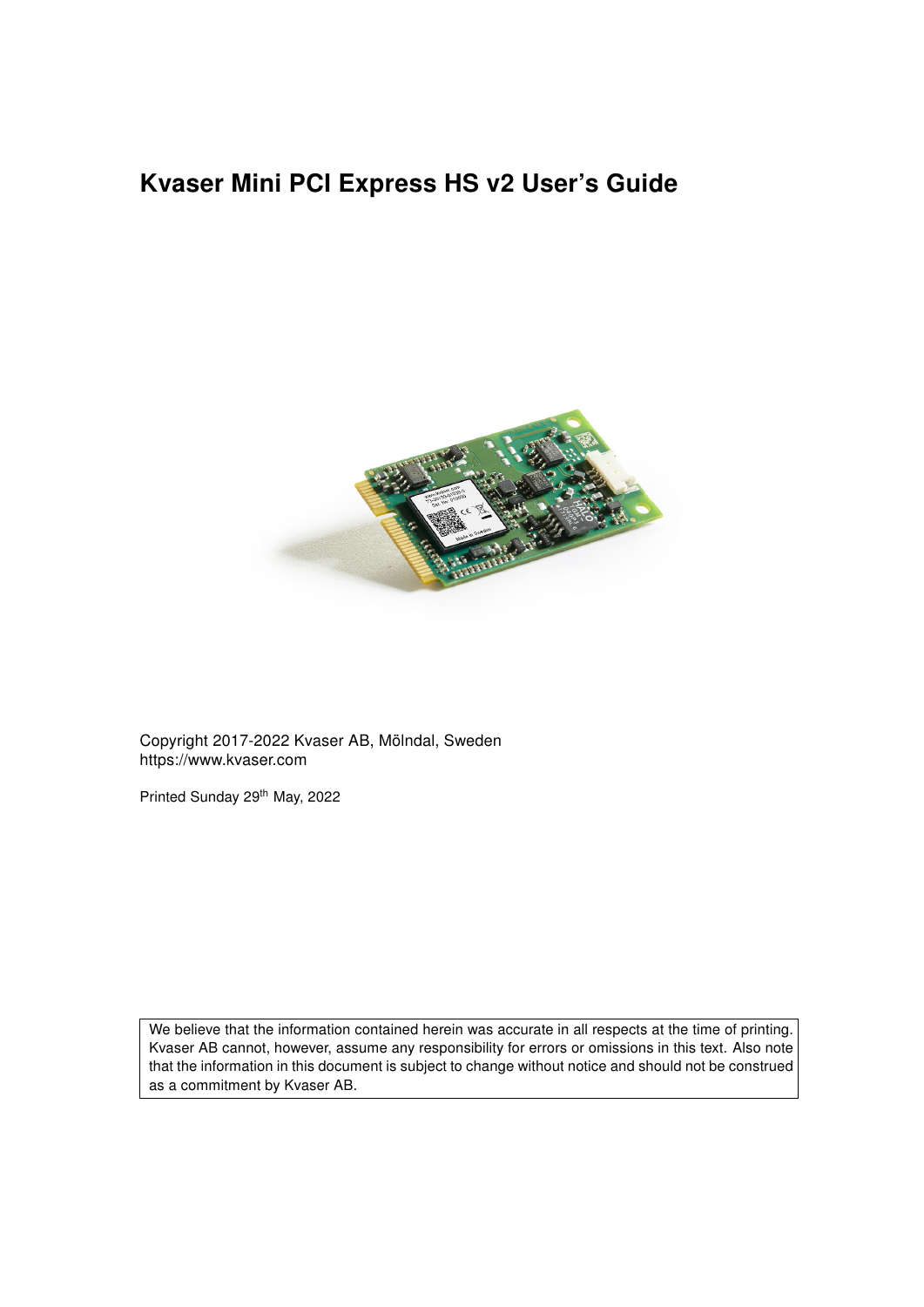(This page is intentionally left blank.)

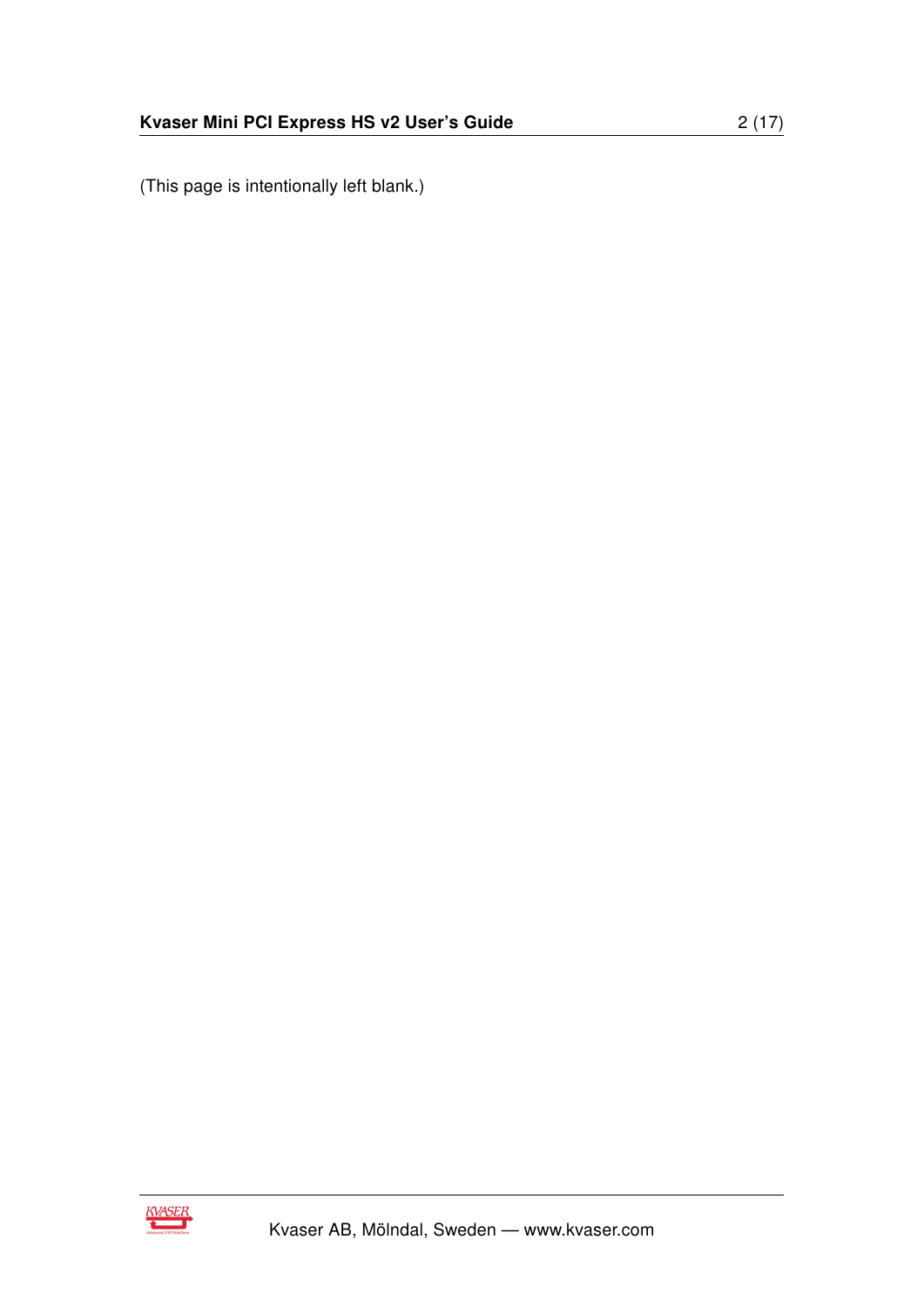# **Contents**

| 1.             |                                        | <b>About this manual</b>                                                                                                                                                                                                                                                 | 4                                                                                   |
|----------------|----------------------------------------|--------------------------------------------------------------------------------------------------------------------------------------------------------------------------------------------------------------------------------------------------------------------------|-------------------------------------------------------------------------------------|
| $\overline{2}$ | 2.1<br>2.2<br>2.3<br>2.4               | <b>Introduction</b><br>Welcome to Kvaser Mini PCI Express HS v2<br>Additional software and documentation                                                                                                                                                                 | 5<br>5<br>6<br>6<br>6                                                               |
| 3              | 3.1<br>3.2<br>3.3<br>3.4<br>3.5<br>3.6 | Kvaser Mini PCI Express HS v2 hardware<br>Power supply received and contact the contract of the contract of the contract of the contract of the contract of the contract of the contract of the contract of the contract of the contract of the contract of the contract | $\overline{7}$<br>$\overline{7}$<br>$\overline{7}$<br>$\overline{7}$<br>8<br>8<br>8 |
| 4              | 4.1<br>4.2<br>4.3<br>4.4               | <b>Appendices</b>                                                                                                                                                                                                                                                        | 9<br>9<br>9<br>10<br>10                                                             |
| 5              |                                        | <b>Disposal and Recycling Information</b>                                                                                                                                                                                                                                | 12                                                                                  |
| 6              | 6.1<br>6.2<br>6.3<br>6.4               | Legal acknowledgements                                                                                                                                                                                                                                                   | 13<br>13<br>14<br>15<br>16                                                          |
| $\overline{7}$ |                                        | <b>Document Revision History</b>                                                                                                                                                                                                                                         | 17                                                                                  |

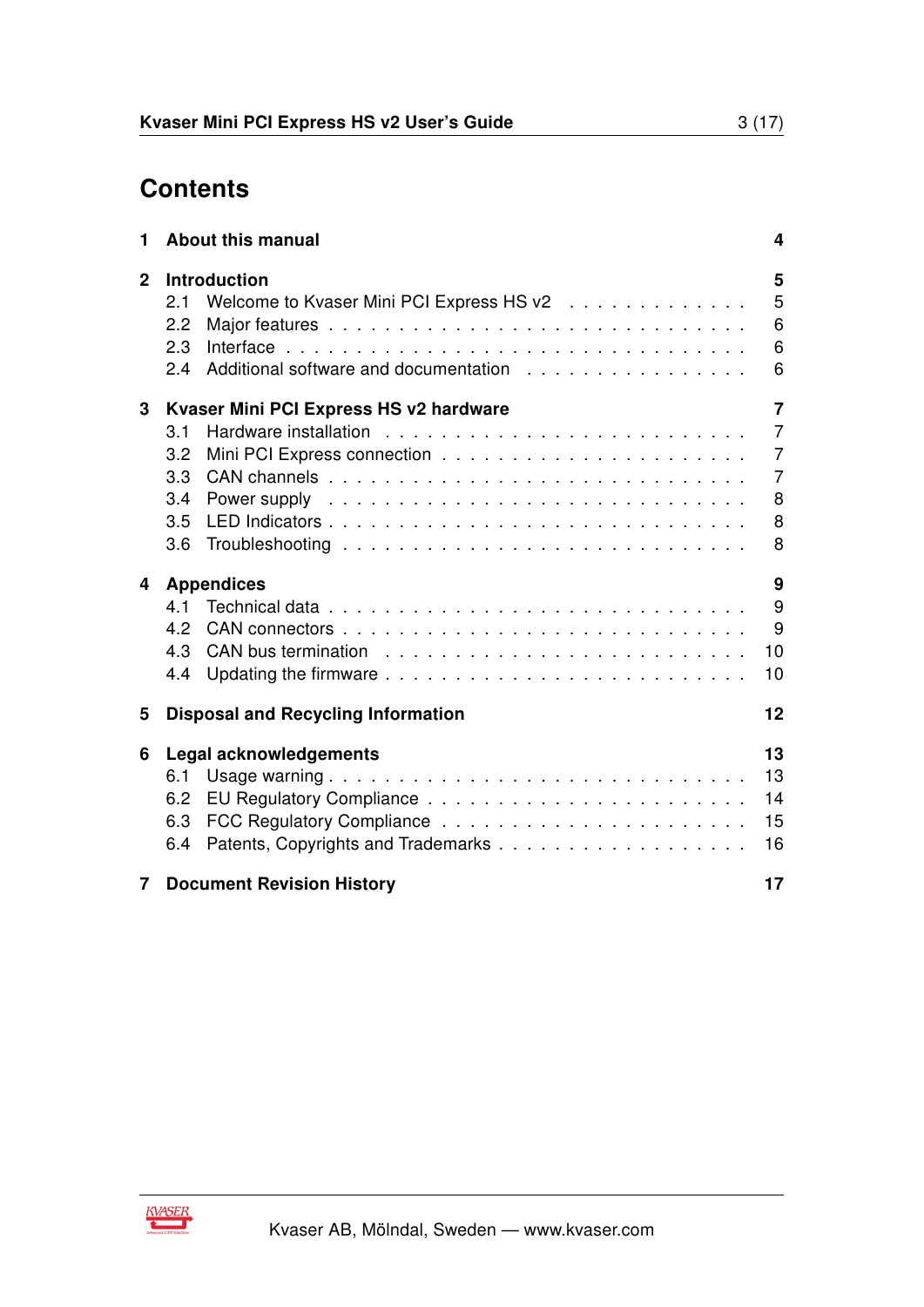## <span id="page-3-0"></span>1 About this manual

This manual is intended for Kvaser Mini PCI Express HS v2 users. This document contains a description of the hardware's properties and general instructions for connecting the device to a computer.

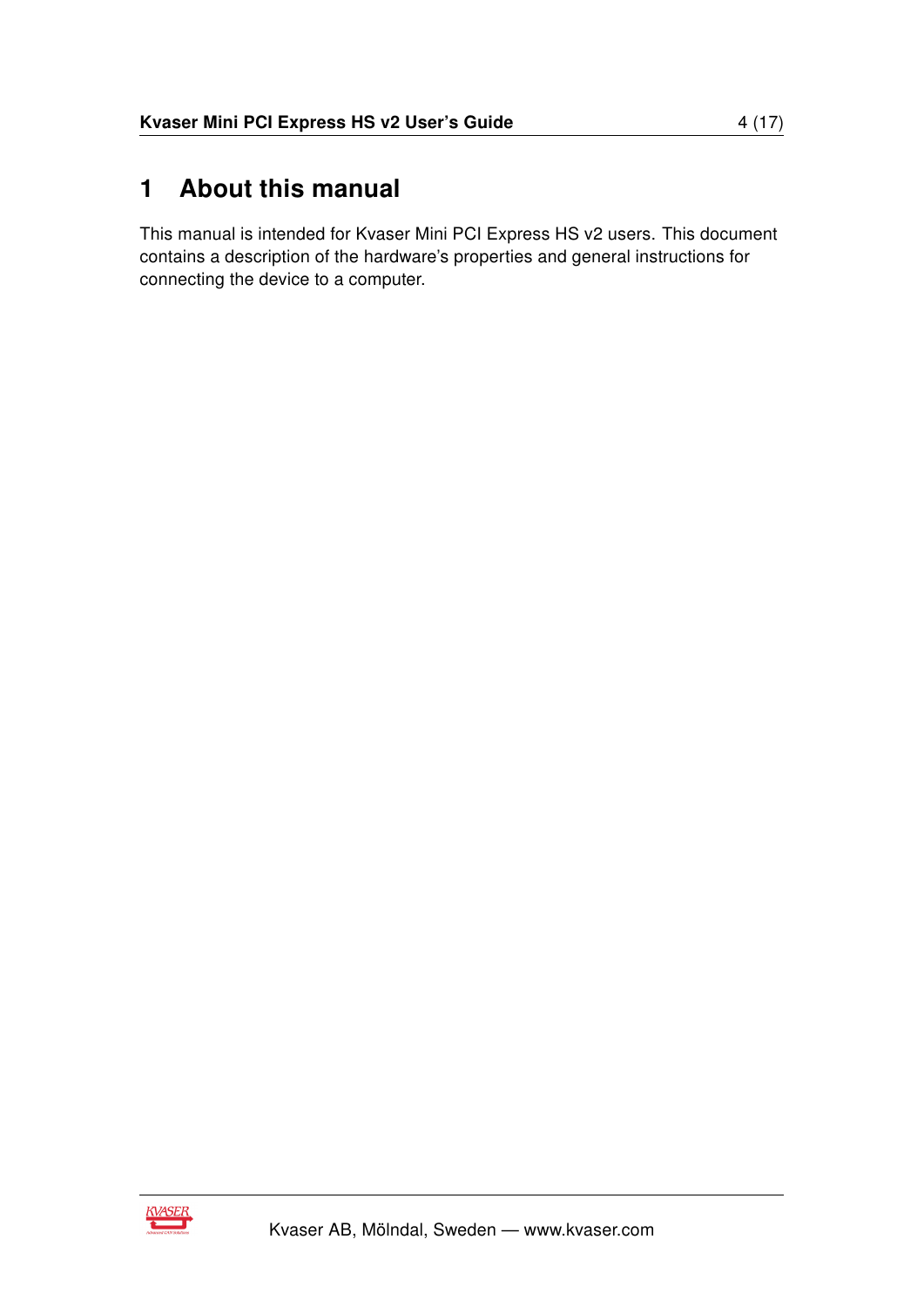# <span id="page-4-0"></span>2 Introduction

This section will describe the functions and features of the Kvaser Mini PCI Express HS v2.

### <span id="page-4-1"></span>2.1 Welcome to Kvaser Mini PCI Express HS v2



Figure 1: Kvaser Mini PCI Express HS v2

Kvaser Mini PCI Express HS v2 is a small, yet advanced, real time CAN interface that handles transmission and reception of standard and extended CAN messages on the bus with a high time stamp precision. The Kvaser Mini PCI Express HS v2 is compatible with applications that use Kvaser's CANlib.

This guide applies to Kvaser Mini PCI Express HS v2 devices listed in [Table 1.](#page-4-2)

| <b>Device</b>                 | <b>Product Number (EAN)</b> |
|-------------------------------|-----------------------------|
| Kvaser Mini PCI Express HS v2 | 73-30130-01038-3            |

<span id="page-4-2"></span>Table 1: Kvaser Mini PCI Express HS v2 devices and their product numbers.

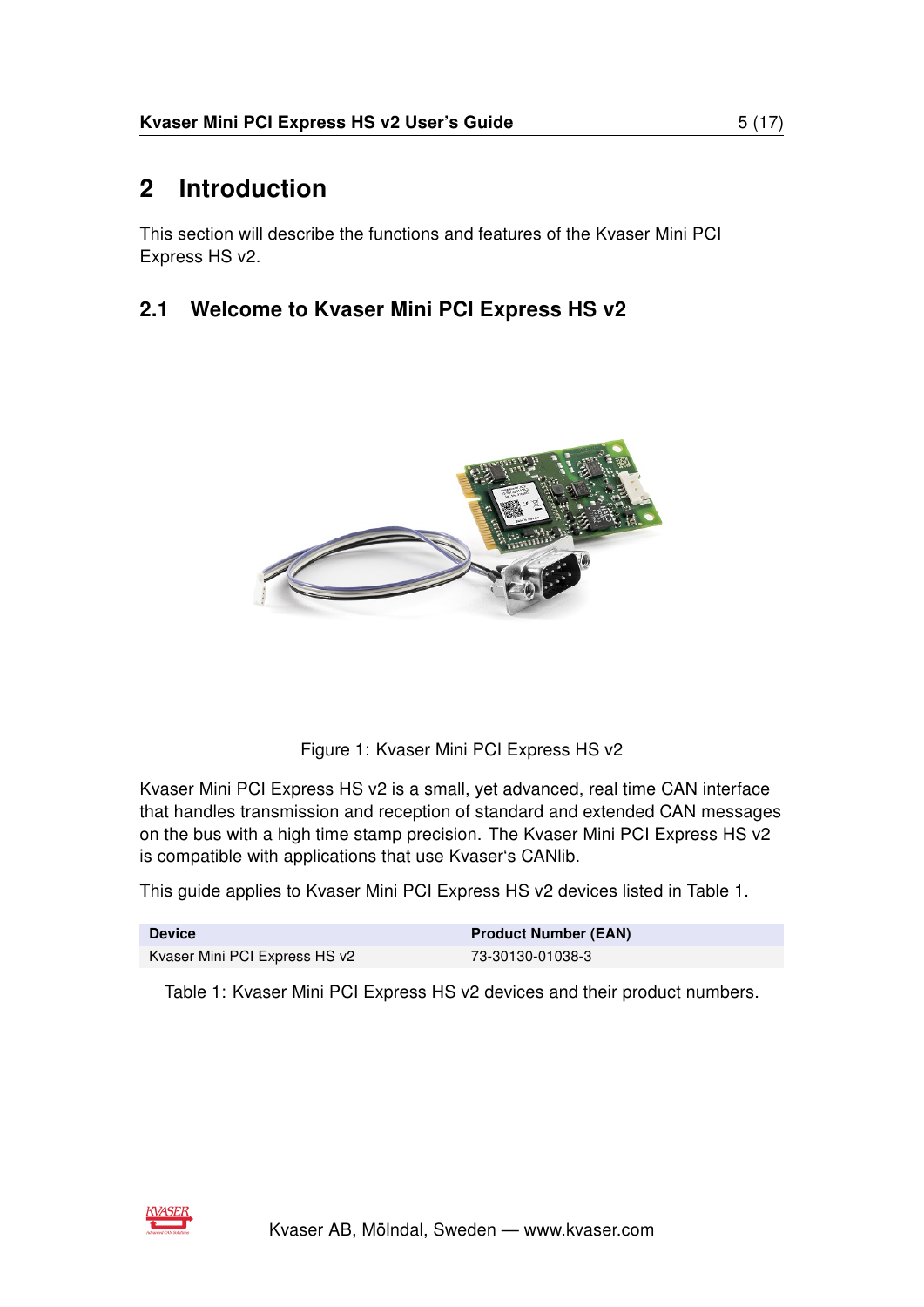#### <span id="page-5-0"></span>2.2 Major features

- Mini PCI Express CAN interface.
- Supports CAN FD, up to 8 Mbit/s (with correct physical layer implementation).
- Quick and easy plug-and-play installation.
- Supports both 11-bit (CAN 2.0A) and 29-bit (CAN 2.0B active) identifiers.
- 100 % compatible with applications written for other Kvaser CAN hardware with Kvaser CANlib.
- High-speed CAN connection (compliant with ISO 11898-2), up to 1 Mbit /s.
- Fully compatible with J1939, CANopen, NMEA 2000 and DeviceNet.
- Supports silent mode for analysis tools listen to the bus without interfering.
- Simultaneous operation of multiple devices.

### <span id="page-5-1"></span>2.3 Interface

Kvaser Mini PCI Express HS v2 provides a CAN bus interface through a Mini PCI Express interface.

### <span id="page-5-2"></span>2.4 Additional software and documentation

The Kvaser CANlib SDK includes everything you need in order to develop software applications interacting with Kvaser CAN and LIN hardware. The SDK contains full documentation and many sample programs, written in C, C++, C#, Delphi, Python and Visual Basic. Kvaser CAN and LIN hardware is built around the same common software API. Applications developed using one device type will run without modification on other device types.

The latest versions of documentation, software and drivers can be downloaded for free at [www.kvaser.com/download.](https://www.kvaser.com/download/)

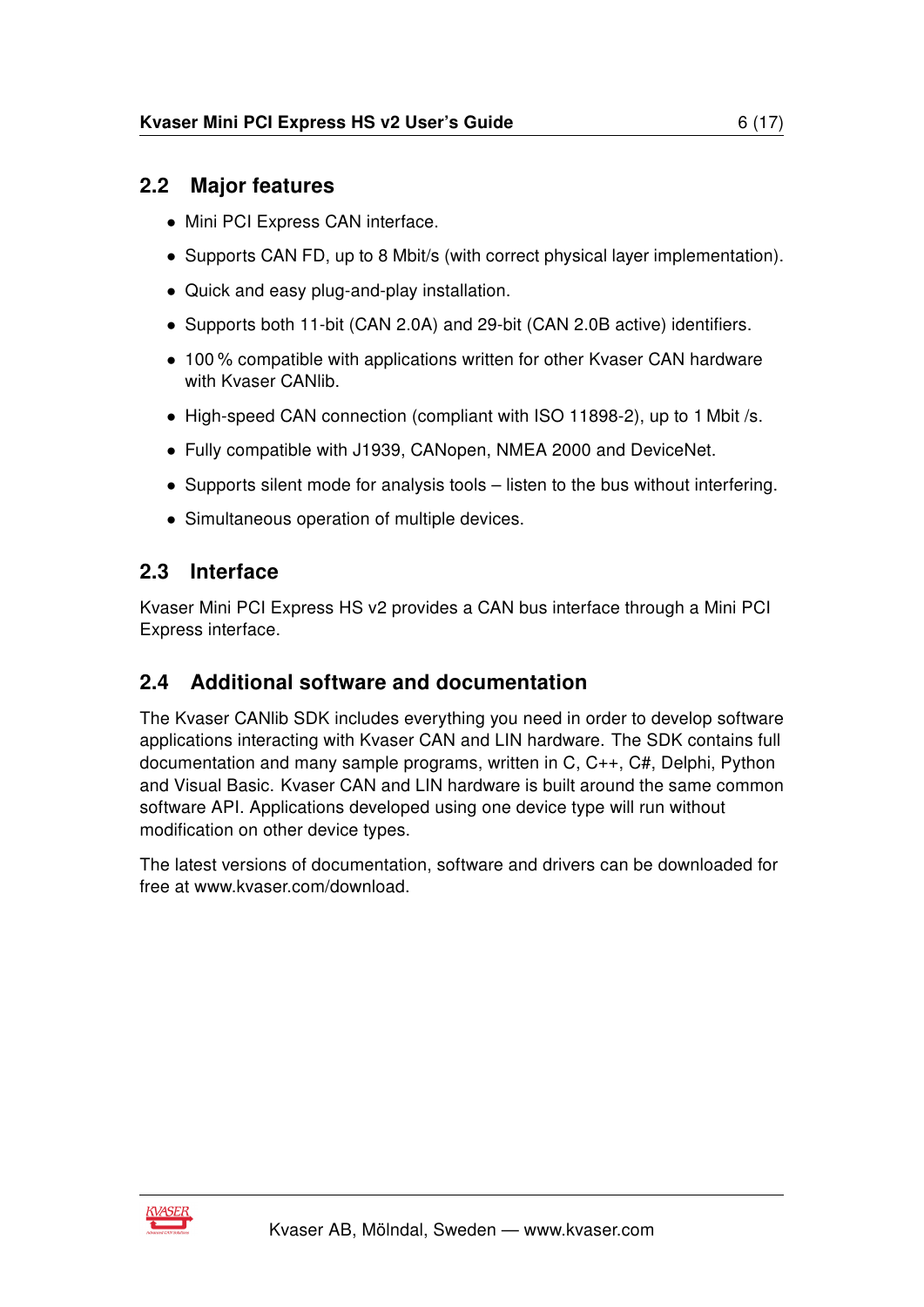# <span id="page-6-0"></span>3 Kvaser Mini PCI Express HS v2 hardware

In this section you can read more about the CAN channels and power supply.

## <span id="page-6-1"></span>3.1 Hardware installation

The Kvaser Mini PCI Express HS v2 may be inserted in any free Mini PCI Express slot on the host computer. You do need to switch the power off before inserting or removing the device. For the Kvaser Mini PCI Express HS v2 to communicate with the host computer, compatible versions of the Kvaser driver and firmware must be used. The firmware is downloaded and installed directly on the Kvaser Mini PCI Express HS v2. The driver is installed on the host computer.

The latest version of the drivers, kvaser drivers setup.exe, and firmware can be downloaded from [www.kvaser.com/download.](https://www.kvaser.com/download/)

### <span id="page-6-2"></span>3.2 Mini PCI Express connection



Figure 2: Mini PCI Express connector

The Kvaser Mini PCI Express HS v2 is a Card of type F2 (Full-Mini with bottom side keep outs).

### <span id="page-6-3"></span>3.3 CAN channels

The Kvaser Mini PCI Express HS v2 has a single CAN channel in a 4-pin Molex connector (see [Figure 3 on Page 8\)](#page-7-3), see [Section 4.2, CAN connectors, on Page 9](#page-8-2) for pinout information.

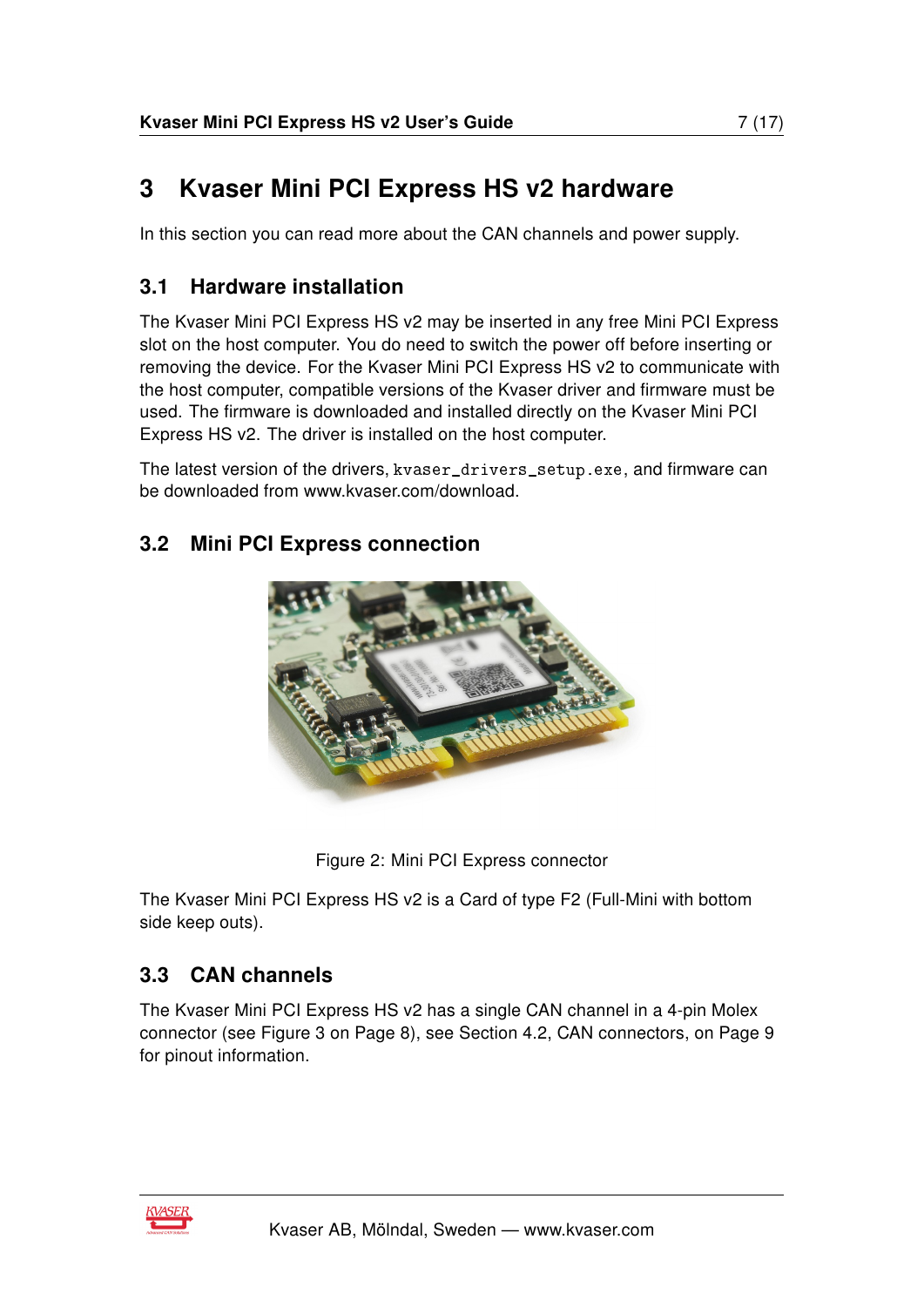

<span id="page-7-3"></span>Figure 3: CAN connector on Kvaser Mini PCI Express HS v2

#### <span id="page-7-0"></span>3.4 Power supply

The Kvaser Mini PCI Express HS v2 is only powered using +3.3 V from the Mini PCI Express connector.

### <span id="page-7-1"></span>3.5 LED Indicators

The Kvaser Mini PCI Express HS v2 has no LED indicators.

### <span id="page-7-2"></span>3.6 Troubleshooting

Use "Kvaser Device Guide" in the Control Panel to verify that the computer can communicate with the Kvaser Mini PCI Express HS v2. If the firmware version shown is all zeros, there are communication problems.

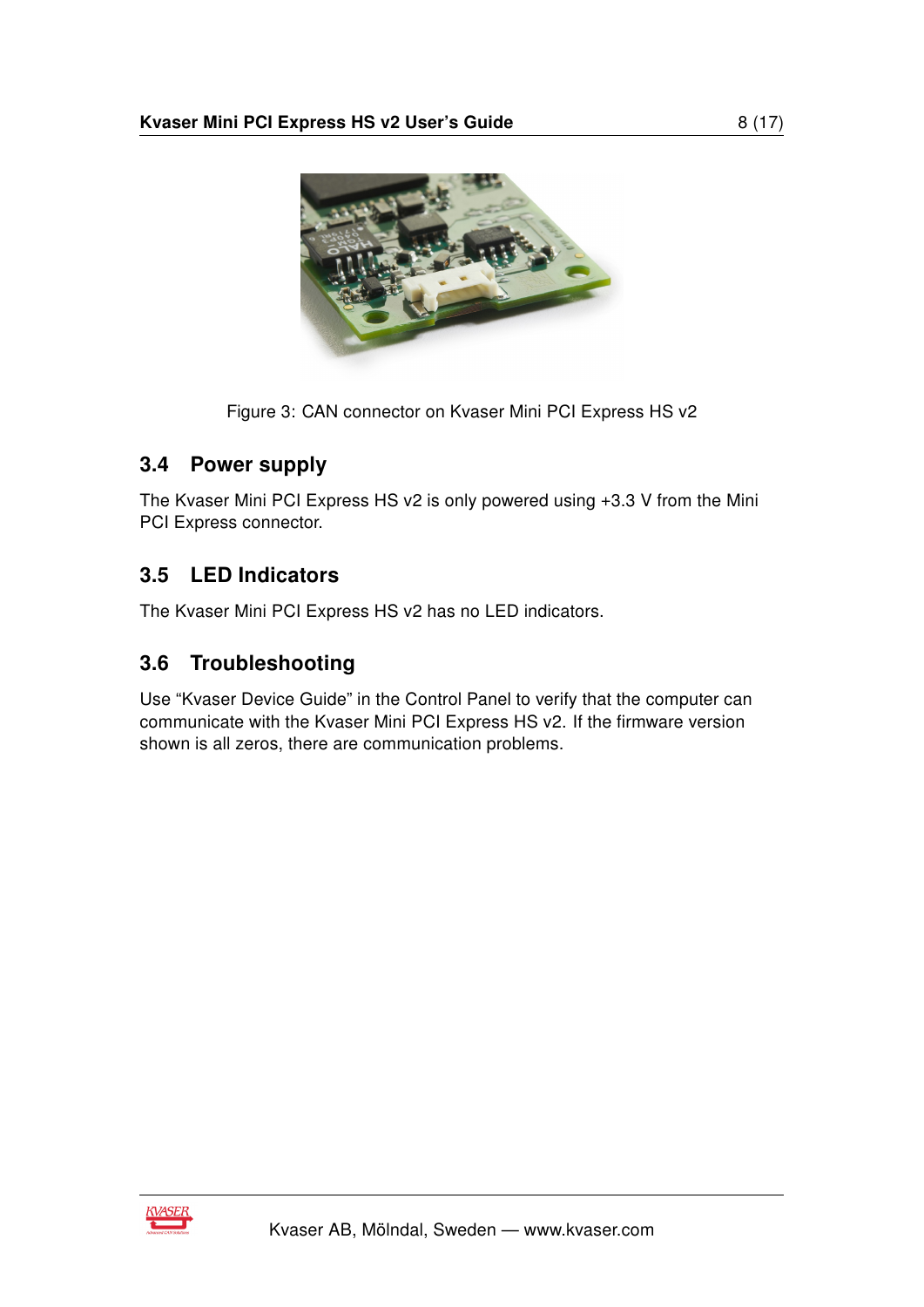# <span id="page-8-0"></span>4 Appendices

In this section you will find technical information about the Kvaser Mini PCI Express HS v2 and its connectors.

### <span id="page-8-1"></span>4.1 Technical data

In [Table 2](#page-8-3) below you will find the technical specifications of Kvaser Mini PCI Express HS v2.

| <b>CAN Channels</b>      | 1                                                                                                                      |
|--------------------------|------------------------------------------------------------------------------------------------------------------------|
| <b>CAN Transceivers</b>  | MCP2561FD (Compliant with ISO 11898-2)                                                                                 |
| <b>CAN Controller</b>    | Kvaser CAN IP in FPGA                                                                                                  |
| Galvanic isolation       | Yes                                                                                                                    |
| <b>CAN Bit Rate</b>      | 50 kbit/s to 1 Mbit/s "Classic CAN"                                                                                    |
| CAN FD Bit Rate          | Up to 8 Mbit/s (with correct physical layer implementation)                                                            |
| Time stamp resolution    | $1 \mu s$                                                                                                              |
| Max message rate         | 20000 msg/s per channel                                                                                                |
| Error Frame Detection    | Yes                                                                                                                    |
| Error Frame Generation   | Yes                                                                                                                    |
| Silent mode              | Yes                                                                                                                    |
|                          |                                                                                                                        |
| <b>Kvaser CANtegrity</b> | No                                                                                                                     |
| Host interface           | Mini PCI Express, type F2 (i.e. full-Mini with bottom side keep outs)                                                  |
| Host OS                  | Windows (7 or later), Linux.                                                                                           |
| Power consumption        | Typically 700 mW idle plus max 150 mW per channel, i.e. max<br>850 mW for a single channel interface. Only uses 3.3 V. |
| Hardware configuration   | Done by software.                                                                                                      |
| Dimensions               | $51 \times 30 \times 5$ mm                                                                                             |
| Weight                   | 5 g (13 g including cable)                                                                                             |
| Operating temperature    | $-40\,^{\circ}\text{C}$ to $+85\,^{\circ}\text{C}$                                                                     |
| Storage temperature      | $-40\,^{\circ}$ C to $+85\,^{\circ}$ C                                                                                 |
| Relative humidity        | 0% to 85% (non-condensing.)                                                                                            |

<span id="page-8-3"></span>Table 2: Technical Specifications.

### <span id="page-8-2"></span>4.2 CAN connectors

Kvaser Mini PCI Express HS v2 devices that use the 4-pin Molex connector (53780-0470) have the pinning described in [Table 3 on Page 10.](#page-9-2)

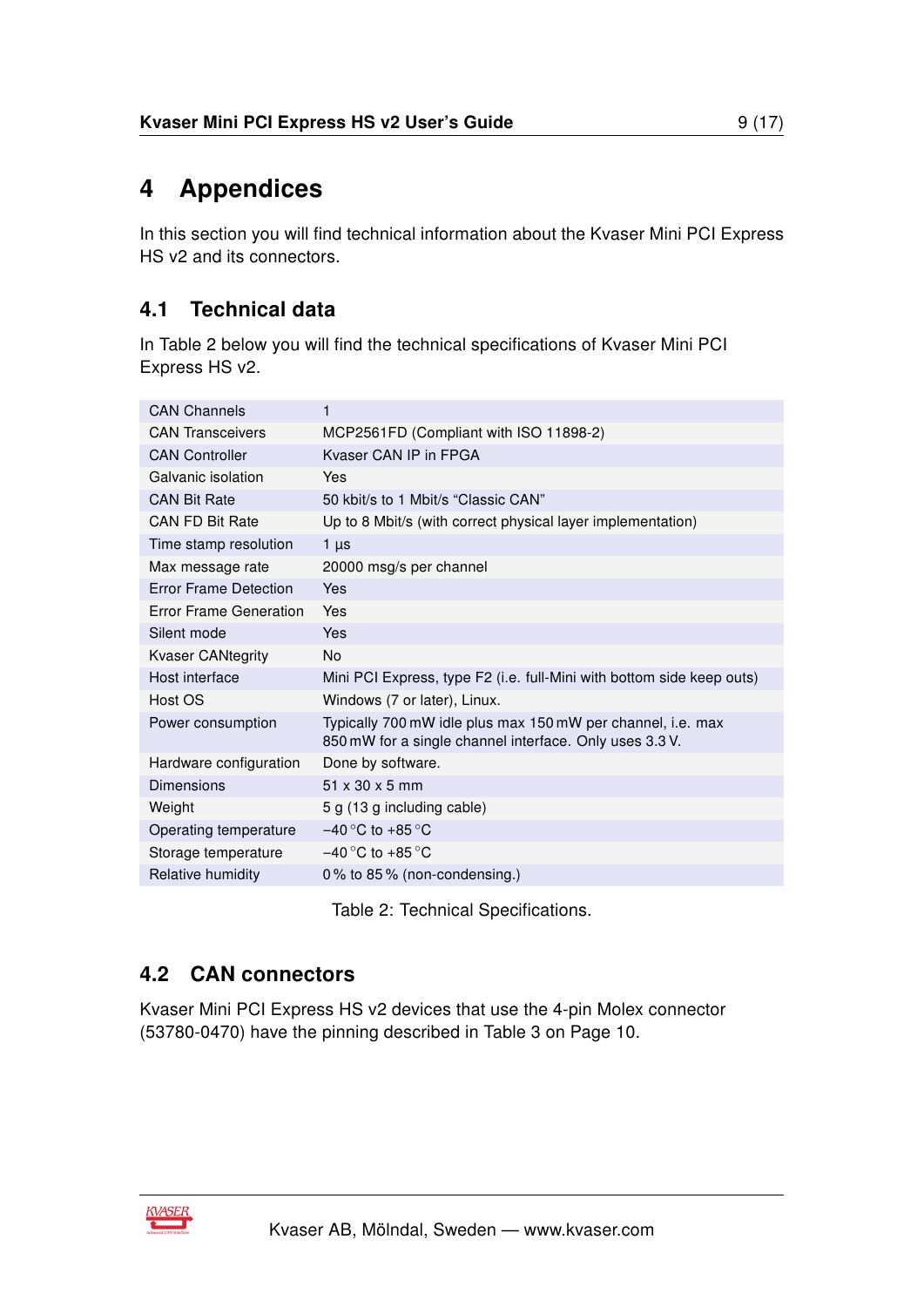

Figure 4: Molex Connector 53780-0470

| Molex pin number D-SUB 9 |   | <b>Function</b> |
|--------------------------|---|-----------------|
|                          |   | <b>GND</b>      |
| 2                        |   | CAN H           |
| 3                        | 2 | CAN L           |
| 4                        | 5 | Shield          |

<span id="page-9-2"></span>Table 3: Molex pin configuration

### <span id="page-9-0"></span>4.3 CAN bus termination

Every CAN bus must be terminated with a 120 Ohm resistor at each end of the bus. The Kvaser Mini PCI Express HS v2 does not contain any CAN bus termination, because their inclusion could cause severe disturbance in a system which is already correctly terminated.

For laboratory or testing use, the exact value of the termination resistors is not always critical. Sometimes a single terminator is sufficient. For production, proper termination is essential. If you see error frames on the bus, you should check the termination.



To save yourself a lot of trouble, always terminate the CAN bus properly.

### <span id="page-9-1"></span>4.4 Updating the firmware

For the Kvaser Mini PCI Express HS v2 to communicate with the host computer, compatible versions of the Kvaser CANlib (including driver) and firmware must be installed.

The latest versions of firmware and drivers can be downloaded for free at [www.kvaser.com/download.](https://www.kvaser.com/download/)

Connect the Kvaser Mini PCI Express HS v2 to your host computer

and start the update.exe application. A window opens showing the Firmware Update Instructions, read and follow those carefully.

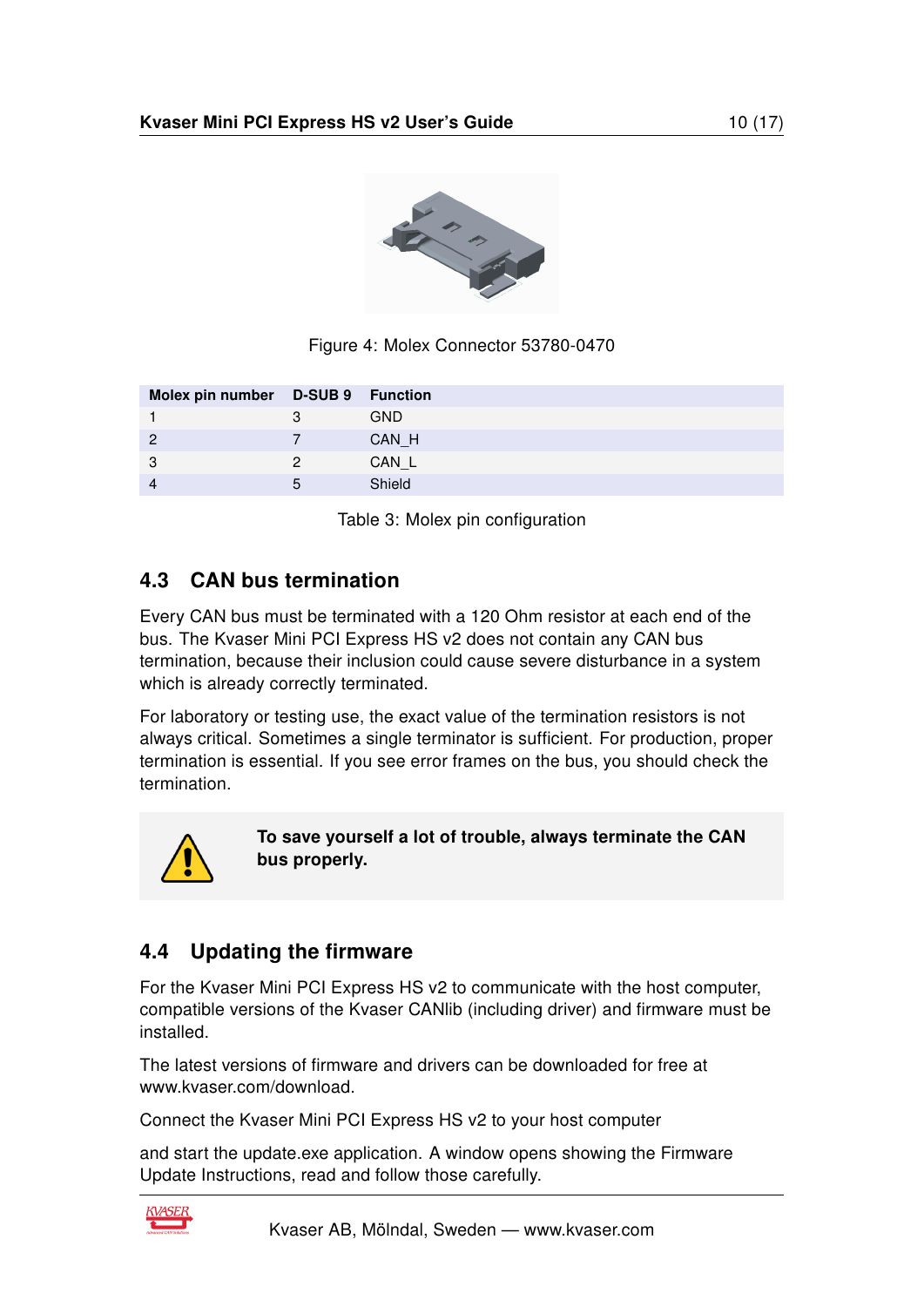To check the current firmware version, open "Kvaser Device Guide" which can be found in the Control Panel. Select "Kvaser Mini PCI Express HS v2" in the tree view to the left, and click on the channel. The firmware revision information now appears in the right half of the window.

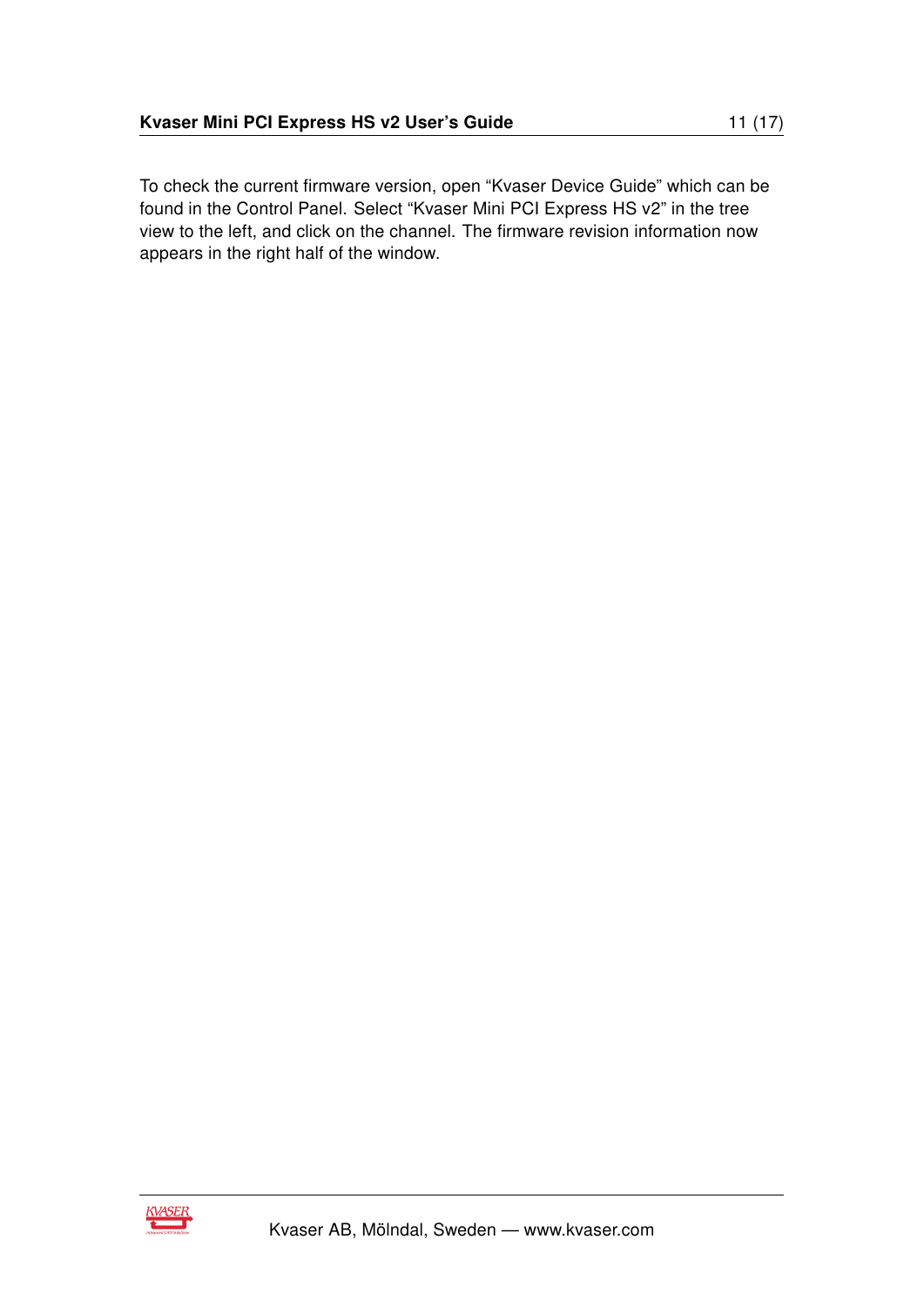# <span id="page-11-0"></span>5 Disposal and Recycling Information



When this product reaches its end of life, please dispose of it according to your local environmental laws and guidelines.

For information about Kvaser's recycling programs, visit: <https://www.kvaser.com/en/kvaser/recycling-policy.html>

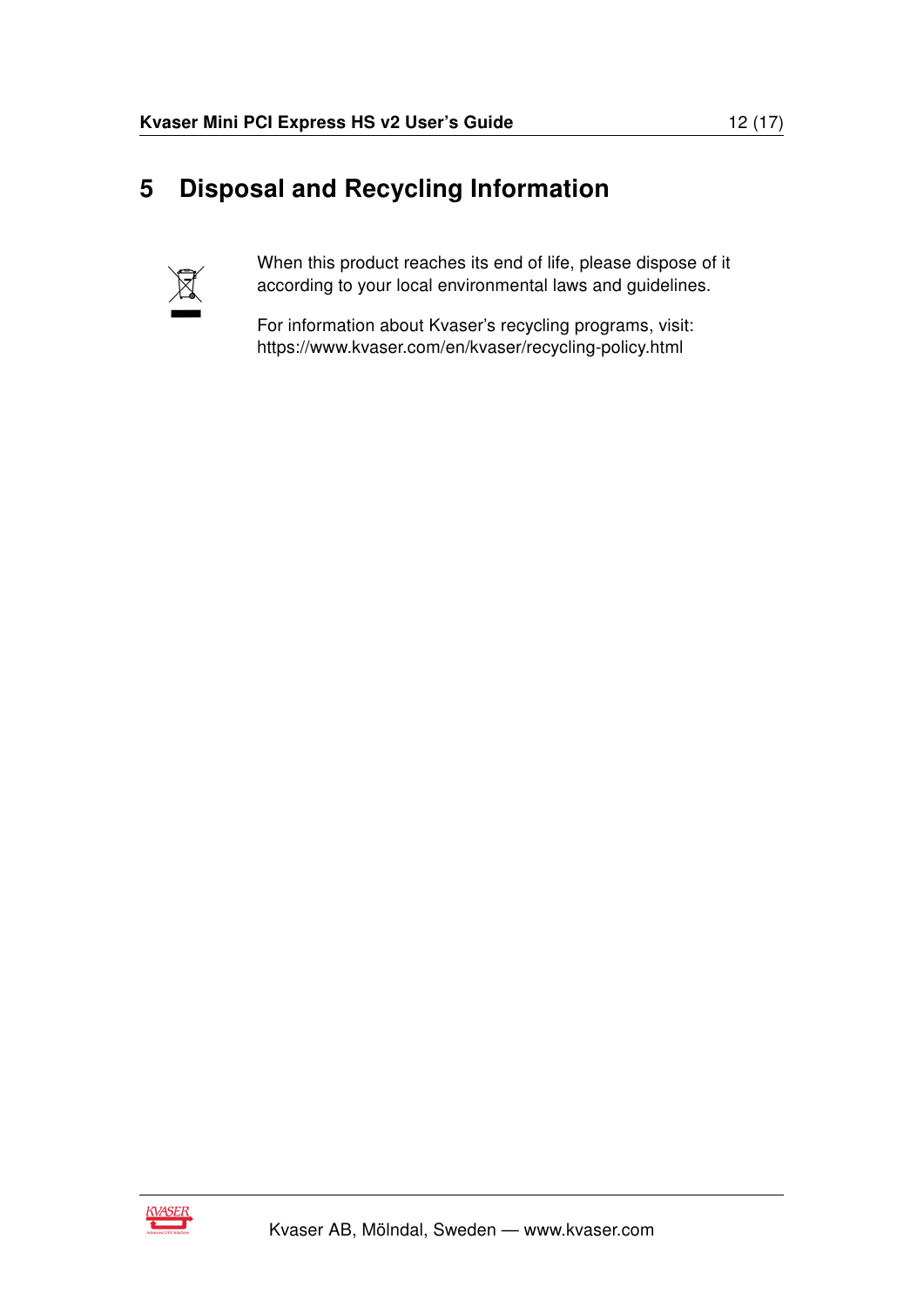## <span id="page-12-0"></span>6 Legal acknowledgements

#### <span id="page-12-1"></span>6.1 Usage warning



#### WARNING FOR ALL USERS

WARNING! - YOUR USE OF THIS DEVICE MUST BE DONE WITH CAUTION AND A FULL UNDERSTANDING OF THE RISKS!

THIS WARNING IS PRESENTED TO INFORM YOU THAT THE OPERATION OF THIS DEVICE MAY BE DANGEROUS. YOUR ACTIONS CAN INFLUENCE THE BEHAVIOR OF A CAN-BASED DISTRIBUTED EMBEDDED SYSTEM, AND DEPENDING ON THE APPLICATION, THE CONSEQUENCES OF YOUR IMPROPER ACTIONS COULD CAUSE SERIOUS OPERATIONAL MALFUNCTION, LOSS OF INFORMATION, DAMAGE TO EQUIPMENT, AND PHYSICAL INJURY TO YOURSELF AND OTHERS. A POTENTIALLY HAZARDOUS OPERATING CONDITION IS PRESENT WHEN THE FOLLOWING TWO CONDITIONS ARE CONCURRENTLY TRUE: THE PRODUCT IS PHYSICALLY INTERCONNECTED TO A REAL DISTRIBUTED EMBEDDED SYSTEM; AND THE FUNCTIONS AND OPERATIONS OF THE REAL DISTRIBUTED EMBEDDED SYSTEM ARE CONTROLLABLE OR INFLUENCED BY THE USE OF THE CAN NETWORK. A POTENTIALLY HAZARDOUS OPERATING CONDITION MAY RESULT FROM THE ACTIVITY OR NON-ACTIVITY OF SOME DISTRIBUTED EMBEDDED SYSTEM FUNCTIONS AND OPERATIONS, WHICH MAY RESULT IN SERIOUS PHYSICAL HARM OR DEATH OR CAUSE DAMAGE TO EQUIPMENT, DEVICES, OR THE SURROUNDING ENVIRONMENT.

WITH THIS DEVICE, YOU MAY POTENTIALLY:

- CAUSE A CHANGE IN THE OPERATION OF THE SYSTEM, MODULE, DEVICE, CIRCUIT, OR OUTPUT.
- TURN ON OR ACTIVATE A MODULE, DEVICE, CIRCUIT, OUTPUT, OR FUNCTION.
- TURN OFF OR DEACTIVATE A MODULE, DEVICE, CIRCUIT, OUTPUT, OR FUNCTION.
- INHIBIT, TURN OFF, OR DEACTIVATE NORMAL OPERATION.
- MODIFY THE BEHAVIOR OF A DISTRIBUTED PRODUCT.
- ACTIVATE AN UNINTENDED OPERATION.
- PLACE THE SYSTEM, MODULE, DEVICE, CIRCUIT, OR OUTPUT INTO AN UNINTENDED MODE.

ONLY THOSE PERSONS WHO:

(A) ARE PROPERLY TRAINED AND QUALIFIED WITH RESPECT TO THE USE OF THE DEVICE,

(B) UNDERSTAND THE WARNINGS ABOVE, AND

(C) UNDERSTAND HOW THIS DEVICE INTERACTS WITH AND IMPACTS THE FUNCTION AND SAFETY OF OTHER PRODUCTS IN A DISTRIBUTED SYSTEM AND THE APPLICATION FOR WHICH THIS DEVICE WILL BE APPLIED, MAY USE THE DEVICE.

PLEASE NOTE THAT YOU CAN INTEGRATE THIS PRODUCT AS A SUBSYSTEM INTO HIGHER-LEVEL SYSTEMS. IN CASE YOU DO SO, KVASER AB HEREBY DECLARES THAT KVASER AB'S WARRANTY SHALL BE LIMITED TO THE CORRECTION OF DEFECTS, AND KVASER AB HEREBY EXPRESSLY DISCLAIMS ANY LIABILITY OVER AND ABOVE THE REFUNDING OF THE PRICE PAID FOR THIS DEVICE, SINCE KVASER AB DOES NOT HAVE ANY INFLUENCE ON THE IMPLEMENTATIONS OF THE HIGHER-LEVEL SYSTEM, WHICH MAY BE DEFECTIVE.

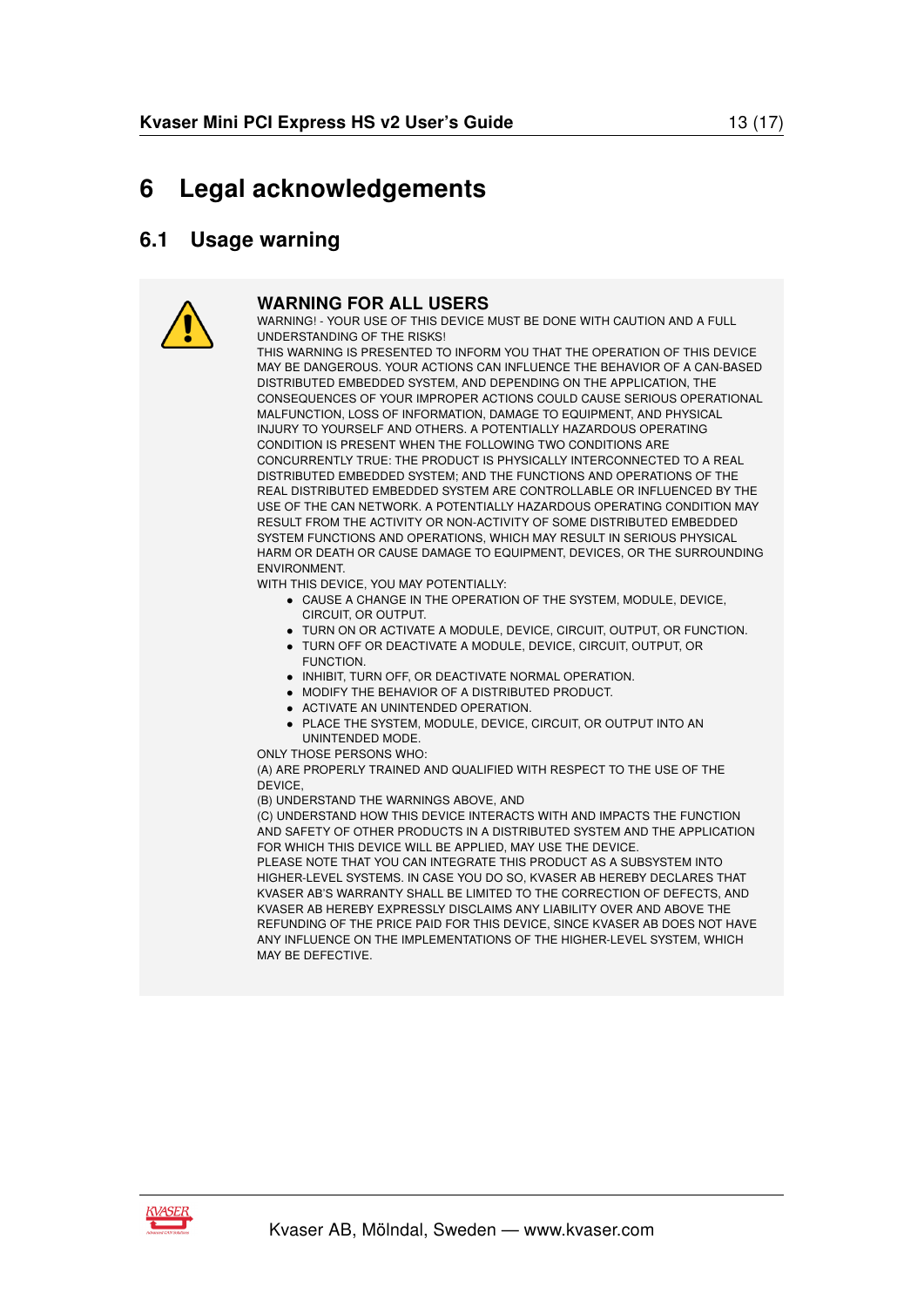## <span id="page-13-0"></span>6.2 EU Regulatory Compliance

|         | <b>Advanced CAN Solutions</b>            |                                                                                                                          | EU Declaration of Conformity (DoC)                                                                 |                                                                                                      |
|---------|------------------------------------------|--------------------------------------------------------------------------------------------------------------------------|----------------------------------------------------------------------------------------------------|------------------------------------------------------------------------------------------------------|
| We      |                                          |                                                                                                                          |                                                                                                    |                                                                                                      |
|         | Company Name:                            | Kvaser AB                                                                                                                | City:                                                                                              | Mölndal                                                                                              |
|         | Postal address:                          | Aminogatan 25                                                                                                            | Telephone number:                                                                                  | $+46\ 31\ 886344$                                                                                    |
|         | Postcode:                                | 431 53                                                                                                                   | E-mail address:                                                                                    | sales@kvaser.com                                                                                     |
|         |                                          |                                                                                                                          | declare that the DoC is issued under our sole responsibility and belongs to the following product: |                                                                                                      |
|         | Product:                                 | Kvaser Mini PCI Express HS v2                                                                                            |                                                                                                    |                                                                                                      |
|         | Type: 73-30130-01038-3                   | Object of the declaration (identification of apparatus allowing traceability):<br>Product: Kvaser Mini PCI Express HS v2 |                                                                                                    |                                                                                                      |
|         | legislation:                             |                                                                                                                          |                                                                                                    | The object of the declaration described above is in conformity with the relevant Union harmonisation |
|         |                                          |                                                                                                                          | Electromagnetic Compatibility (EMC) Directive $2014/30/EU$ (Art. 6)                                |                                                                                                      |
|         |                                          | RoHS recast Directive 2011/65/EU (Art. 4.1)                                                                              |                                                                                                    |                                                                                                      |
|         |                                          |                                                                                                                          |                                                                                                    |                                                                                                      |
|         |                                          |                                                                                                                          |                                                                                                    |                                                                                                      |
|         |                                          |                                                                                                                          |                                                                                                    |                                                                                                      |
|         |                                          |                                                                                                                          |                                                                                                    |                                                                                                      |
|         |                                          |                                                                                                                          |                                                                                                    |                                                                                                      |
|         |                                          |                                                                                                                          |                                                                                                    |                                                                                                      |
|         |                                          |                                                                                                                          |                                                                                                    |                                                                                                      |
|         |                                          |                                                                                                                          |                                                                                                    |                                                                                                      |
|         |                                          |                                                                                                                          |                                                                                                    |                                                                                                      |
|         |                                          |                                                                                                                          |                                                                                                    |                                                                                                      |
|         |                                          |                                                                                                                          |                                                                                                    |                                                                                                      |
|         |                                          |                                                                                                                          |                                                                                                    |                                                                                                      |
|         |                                          |                                                                                                                          |                                                                                                    |                                                                                                      |
|         | (title, date of standard/specification): |                                                                                                                          | The following harmonised standards and technical specifications have been applied                  |                                                                                                      |
|         | EN 55024 (2010)                          |                                                                                                                          | EN 55032 (2012)                                                                                    |                                                                                                      |
|         | EN 61000-6-2 $(2005)$                    |                                                                                                                          | EN 61000-6-3 $(2007 + A1:2011)$                                                                    |                                                                                                      |
|         | EN 50581 (2012)                          |                                                                                                                          |                                                                                                    |                                                                                                      |
|         |                                          |                                                                                                                          |                                                                                                    |                                                                                                      |
|         |                                          |                                                                                                                          |                                                                                                    |                                                                                                      |
|         |                                          |                                                                                                                          |                                                                                                    |                                                                                                      |
|         | Signed for and on behalf of:             |                                                                                                                          |                                                                                                    |                                                                                                      |
| Mölndal |                                          | 2019-12-05                                                                                                               |                                                                                                    |                                                                                                      |

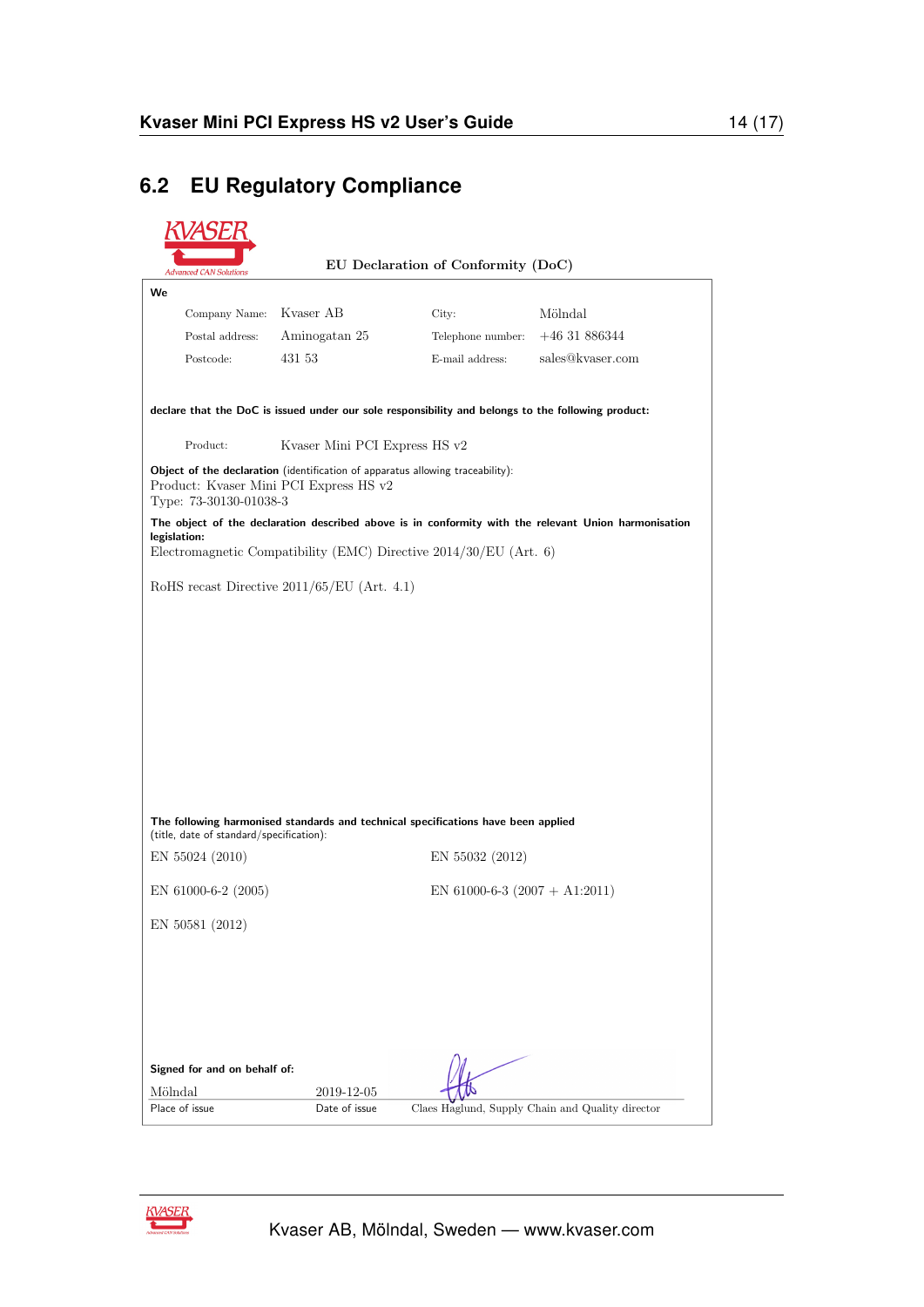#### <span id="page-14-0"></span>6.3 FCC Regulatory Compliance



Federal Communications Commission (FCC) Compliance Information Statement

#### IDENTIFICATION OBJECT:

Product: Kvaser Mini PCI Express HS v2 Type: 73-30130-01038-3

#### APPLICABLE COMPLIANCE STATEMENTS:

CFR Title 47 Part 15 §15.107, §15.109 This device complies with part 15 of the FCC Rules. Operation is subject to the following two conditions: (1) This device may not cause harmful interference, and (2) this device must accept any interference received, including interference that may cause undesired operation.

#### RESPONSIBLE PARTY (IN USA) NAME:

Kvaser Inc. 23881 Via Fabricante, Suite 503 Mission Viejo, CA 92691

Internet contact: support@kvaser.com

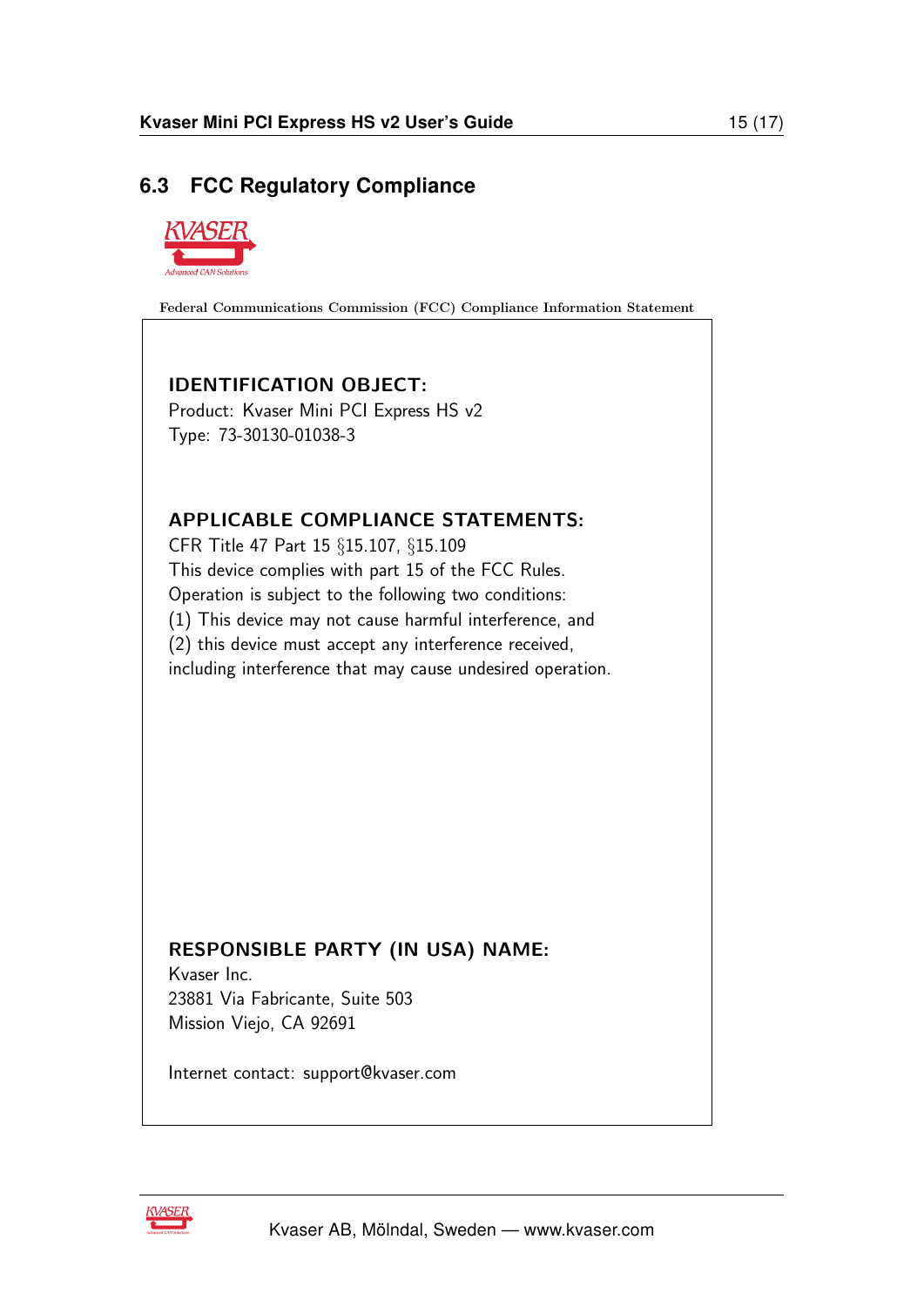#### <span id="page-15-0"></span>6.4 Patents, Copyrights and Trademarks

All trademarks are the property of their respective owner. Windows is a registered trademark of Microsoft Corporation in the United States and other countries.

Adobe, the Adobe logo, and Reader are either registered trademarks or trademarks of Adobe Systems Incorporated in the United States and/or other countries.

MagiSync is a trademark of Kvaser AB.

DeviceNet is a trademark of Open DeviceNet Vendor Association, Inc.

NMEA 2000 is the registered trademark of the National Marine Electronics Association, Inc.

For information about Kvaser related CAN patents, see [www.kvaser.com/patent.](https://www.kvaser.com/patent/)